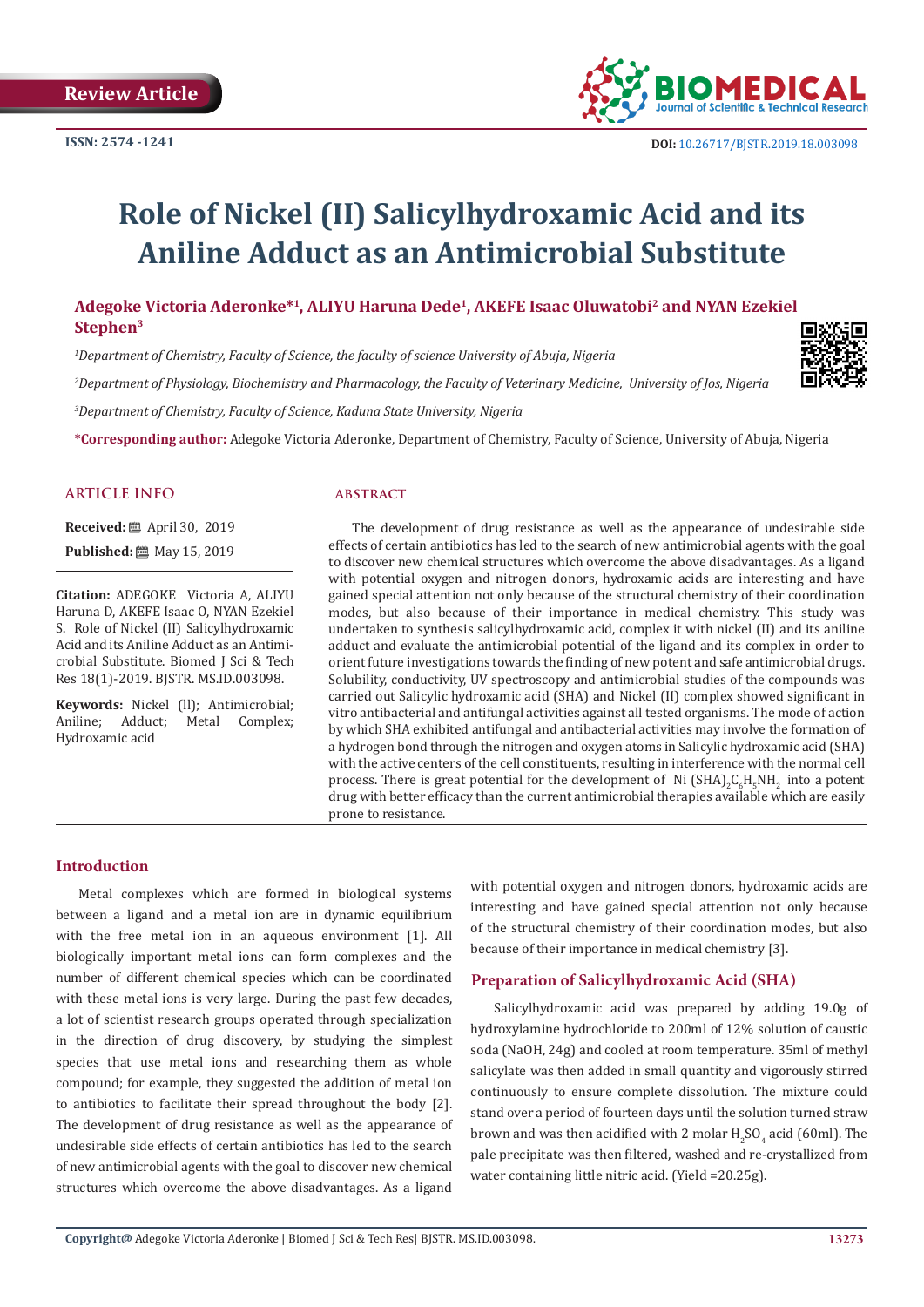#### **Preparation of Nickel (II) Salicylhydroxamate Complex [Ni (Saha)2]**

0.5g of nickel nitrate solution was added to 5g of salicylhydroxamic acid (SAHA), the solution was stirred to mix properly for complete precipitation. 0.18g of ethanol was added to the mixture. The precipitate was then filtered and dried over silica gel in desiccator (Yield=1.24g).

#### **Preparation of the Adduct**

0.4g of aniline in 25ml of mixture ethanol and water (in the ratio of 3:1) was added to ethanoic solution of Ni  $(SAHA)_{2}$  (1.20g), while stirring at  $60^{\circ}$ C followed by refluxing for 20 $m$ inutes. A pale pinky precipitate was observed. The mixture was cooled to room temperature and the precipitate filtered and dried over anhydrous potassium hydroxide in a desiccator (Yield=0.65g).

#### **UV Spectrophotometer Analysis**

A UV spectrophotometer machine was used to determine the complexes and the anion made up. The wavelength was selected for each anion. The result in mg/L was displaced and recorded [4].

#### **Solubility Studies**

The solubility of salicylhydroxamic acid, Nickel (II) and its aniline adduct were dissolved in the following solvents; hexane, chloroform, acetone, water and ethanol at room temperature.

#### **Conductivity Test**

The conductivity test for the sample was carried out by first rinsing the electrode thoroughly with deionized water before carefully swiping with a tissue paper. Specific quantity of sample is measured and transferred into a beaker before placing it on a magnetic stirrer. The electrode is then dipped into the sample solution and held in place for a steady reading. Note and record the reading appropriately [5].

#### **Antimicrobial Susceptibility Test**

*In vitro* antimicrobial activity against selected bacterial and fungal agents including *Streptococcuspyogenes*, *Shigelladysenteriae*  and *Candida albicans* were investigated by the disc diffusion method (Kasuga 2001). Mueller–Hinton agar (Difco, Detroit) was used for all bacterial strains, RPMI-1640 medium (Sigma-Aldrich) for the yeast strain. A total of 1mL of  $1 \times 10^6$  spore/mL suspension was streaked on the respective agar plates for both bacterial and fungal agents. The plate could air dry in laminar flow before four sterilized Whatman® filter paper discs (diameter 6mm) were placed on it. A total of 20μL of the test compound was spread on the discs accordingly by using micropipette. Each test was conducted in triplicate [6]. The inoculated plate was then allowed to air dry and incubated under the standard incubation condition for seven days before the inhibition zone was recorded in percentage using the formula below.

% 100 % *Diameter of treated filter paper Diameter of c Inhibiti ontrol filter paper Diameter of control filter p <sup>o</sup> aper <sup>n</sup>* <sup>=</sup> <sup>×</sup> <sup>−</sup>

## **Results, Discussion and Conclusion**

#### **Results**

The results of the prepared compound and analysis are given below (Table 1):

|  |  |  | <b>Table 1:</b> Physical Properties of the compound. |
|--|--|--|------------------------------------------------------|
|--|--|--|------------------------------------------------------|

| Compound            | <b>Molecular Formula</b>           | Color         |
|---------------------|------------------------------------|---------------|
| <b>SHA</b>          | $C_7H_7NO_2$                       | Brown         |
| Nickel (II) nitrate | Ni (NO <sub>2</sub> ) <sub>2</sub> | Emerald Green |
| $Ni (SHA)_{2}$      | $Ni(SHA)$ <sub>2</sub>             | Green         |
| Ni (SHA) Adduct     | Ni $(SHA)_{2}(C_{6}H_{5}NH_{2})$   | Dark Green    |

#### **Discussion**

The synthesis of ligand and the nickel complexes and its aniline adduct were achieved with good yield. From the solubility test analysis carried out on the complex and the ligand, it shows that the compounds are soluble in polar solvents as shown in Table 2. The result is in line with previous studies as carried out by [7] who reported that SHA and its metal complexes were soluble in polar compounds. This solubility property observed in this study is responsible for the antimicrobial efficacy of SHA and its metal complexes. The solubility potential enhances their bioavailability and enables them to effectively permeate through various systemic membranes, thus facilitating their absorption and exertion of antimicrobial effects. The result of electrical conductivity as shown in Table 3, reveals the positive potential of the compound to be released commendably. This study confirms the appreciable conductivity and kinetics of release of the compound to play a major role in enhancing its antimicrobial effects.

**Table 2:** Solubility Test of the Compounds.

| Compound           | <b>Ethanol</b> | <b>Chloroform</b><br>Hexane | Acetone | <b>Distilled Water</b> |
|--------------------|----------------|-----------------------------|---------|------------------------|
| SHA S              | SS             | IS                          |         |                        |
| Ni $(SHA)$ , S     | SS             | IS                          | IS      |                        |
| Ni (SHA)<br>Adduct | IS             | IS                          |         | IS                     |

Keys:

S-Soluble

SS-Slightly soluble

IS-Insoluble

**Table 3:** Electrical conductivity of the test Compounds.

| Compound       | <b>Conductivity Us/CM</b> |  |
|----------------|---------------------------|--|
| <b>SHA</b>     | 23                        |  |
| Ni $(SHA)_{2}$ | 597                       |  |
| Ni Adduct      |                           |  |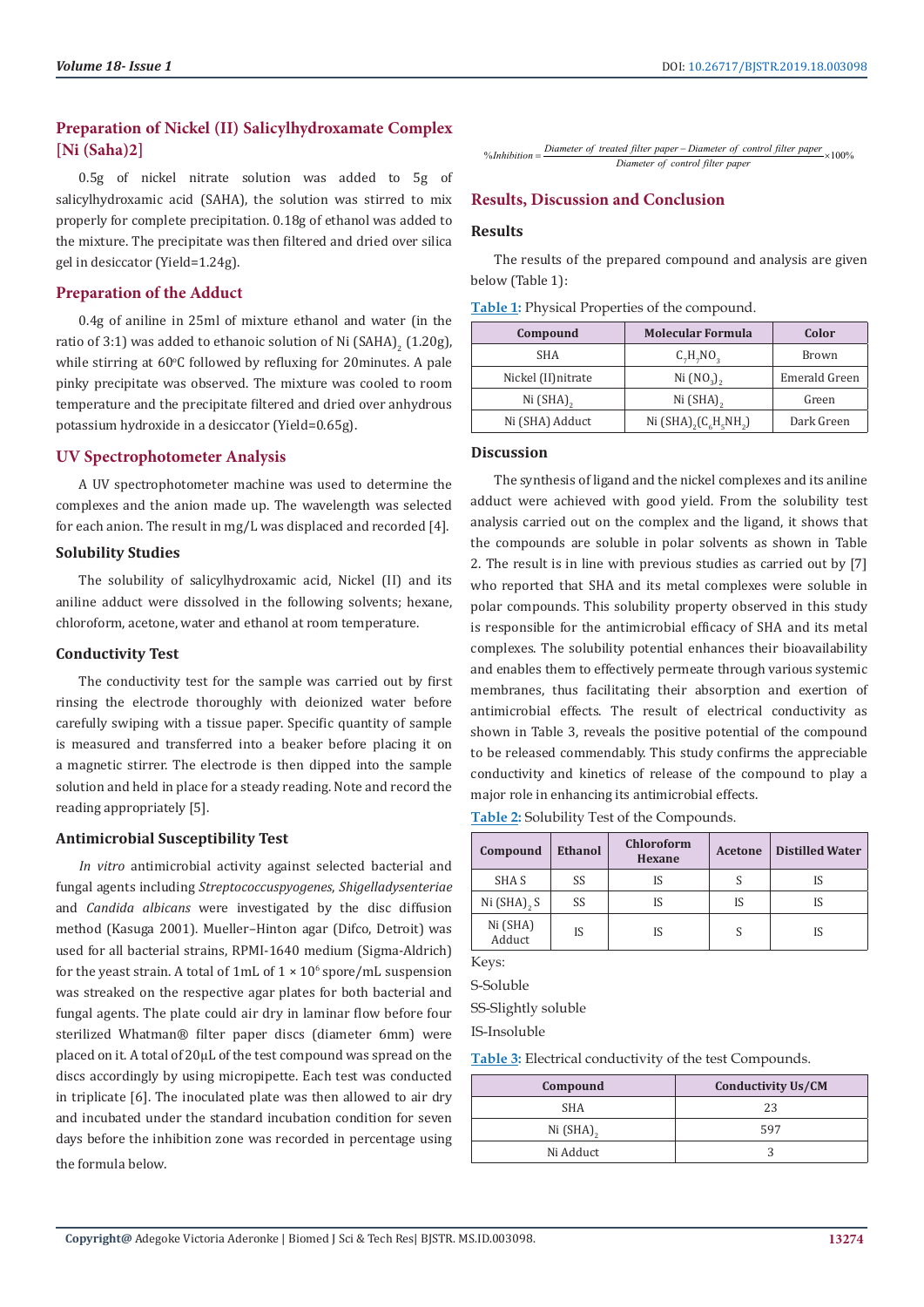The UV spectrum for SHA,  $Ni(SHA)_{2'}$  and  $Ni(SHA)_{2}C_{6}H_{5}NH_{2}$  as presented in Figures 1 & 2 respectively, are similar to previous results obtained from preceding studies which reported the electronic spectral of the Ni complexes and it adducts aniline complexes to be due to  $3A_{2g}$ -3T<sub>1g</sub> (P)transition of distorted octahedron. The result of absorbance at different concentrations exhibited by the compound as shown in Figures 1 & 2 is indicative that this compound has a preferred absorbance which is responsible for enhanced metabolism and bioavailability following absorption of the compound [8] reported the electronic spectrum of the nickel complex to shows two bands at 18900 cm-1and 13500 cm-1 which are attributed to  $1A_1g-1A_2g$  and  $1A_1g-1B_2g$  transitions. These transitions suggest a square-planar stereochemistry of the compound [8].



**Figure 1:** Electronic Spectrum of UV-Vis of Ni (SHA)<sub>2</sub>.



The result for *in vitro* antimicrobial activity against the selected bacterial and fungal organisms; *Streptococcus pyogenes, Shigella dysenteriae* and *Candida albicans* revealed that all the organisms were sensitive to salicylhydroxamic acid and Nickel salicylhydroxamate complex, but they were resistant to the aniline adduct. The results of this study are in line with previous studies as carried out by [7]

who reported that SHA and its metal complexes possessed both antibacterial and antifungal antimicrobial properties. The mode of action may involve the formation of a hydrogen bond through the nitrogen and oxygen atoms in SHAM with the active centers of the cell constituents, resulting in interference with the normal cell process [7]. The resistance observed in nickel adduct may be due to limited number of representative microbial organisms or variation in species and strains of the representative micro-organisms evaluated in this study.

#### **Conclusion**

Based on the above results the following conclusions could be drawn. SHAM and Nickel (II) complex showed significant in vitro antibacterial and antifungal activities against all tested organisms as shown in Table 4. In fact, the mode of action by which SHA exhibited antifungal and antibacterial activities may involve the formation of a hydrogen bond through the nitrogen and oxygen atoms in SHA with the active centers of the cell constituents, resulting in interference with the normal cell process. Unsurprisingly, it can be said that there is great potential for the development of Ni  $(SHA)_2C_6H_5NH_2$  into a potent drug with better efficacy than the current antimicrobial therapies available which are easily prone to resistance.

**Table 4:** Biological Screening of the test Compounds.

| <b>Organisms</b>       | <b>SHA</b> | Ni (SHA) <sub>2</sub> Adduct | $Ni (SHA)$ <sub>2</sub> |
|------------------------|------------|------------------------------|-------------------------|
| Streptococcus pyogenes |            |                              |                         |
| Shigelladysenteriae    |            |                              |                         |
| Candida albicans       |            |                              |                         |

Keys:

S-Sensitive

R-Resistant

#### **References**

- 1. Abeer AA, Hapipah MA, Subramaniam P, Ward TR, Seik W Ng, et al. (2008) 64: 1584.
- 2. [Abu Affan M, Siong, WF, Ismail J, Sulaiman H, Edward RTT \(2009\)](https://www.researchgate.net/publication/229143670_Synthesis_characterization_and_biological_studies_of_organotinIV_complexes_with_hydrazone_ligand) [Synthesis, characterization and biological studies of organotin \(IV\)](https://www.researchgate.net/publication/229143670_Synthesis_characterization_and_biological_studies_of_organotinIV_complexes_with_hydrazone_ligand) [complexes with hydrazone ligand Inorganica Chimica. Acta 362\(14\):](https://www.researchgate.net/publication/229143670_Synthesis_characterization_and_biological_studies_of_organotinIV_complexes_with_hydrazone_ligand) [5031-5037.](https://www.researchgate.net/publication/229143670_Synthesis_characterization_and_biological_studies_of_organotinIV_complexes_with_hydrazone_ligand)
- 3. Ahmed AE (2012) Inorg Chim. Acta 362: 4991.
- 4. El-Sonbati AZ (1997) Spectroscopy Letters 30**:** 459-464.
- 5. Thirugnanam T, Tamilvendan D, Vishnuvardhanaraj G, Amaladasan M (2013) Synthesis, characterization, antibacterial and antifungal activities of some new mannich bases. World Journal of Pharmacy and Pharmaceutical Sciences 2(6): 5863-5870.
- 6. Kasuga NC, Sekino K, Koumo C, Shimada N, Ishikawa M, et al. (2001) J Inorg. Biochem 84: 55-61.
- 7. [Fazary AE \(2014\) Metal complexes of salicylhydroxamic acid and](https://www.ajol.info/index.php/bcse/article/view/108083) [1,10Phen antroline; equilibrium and antimicrobial studies. Bulletin of](https://www.ajol.info/index.php/bcse/article/view/108083) [chemical society of Ethiopia 28\(3\): 393-402.](https://www.ajol.info/index.php/bcse/article/view/108083)
- 8. [Konstantinovi S, Radovanovi B, Vesnavasi \(2003\) Synthesis and](https://www.shd.org.rs/JSCS/Vol68/No8-9/V68-No8_9-05.pdf) [characterization of Co \(II\), Ni \(II\), Cu \(II\) and Zn \(II\) complexes with](https://www.shd.org.rs/JSCS/Vol68/No8-9/V68-No8_9-05.pdf) [3 salicylidenehydrazono-2-indolinone. J.Serb.Chem.Soc. 68\(8-9\): 641-](https://www.shd.org.rs/JSCS/Vol68/No8-9/V68-No8_9-05.pdf) [647.](https://www.shd.org.rs/JSCS/Vol68/No8-9/V68-No8_9-05.pdf)